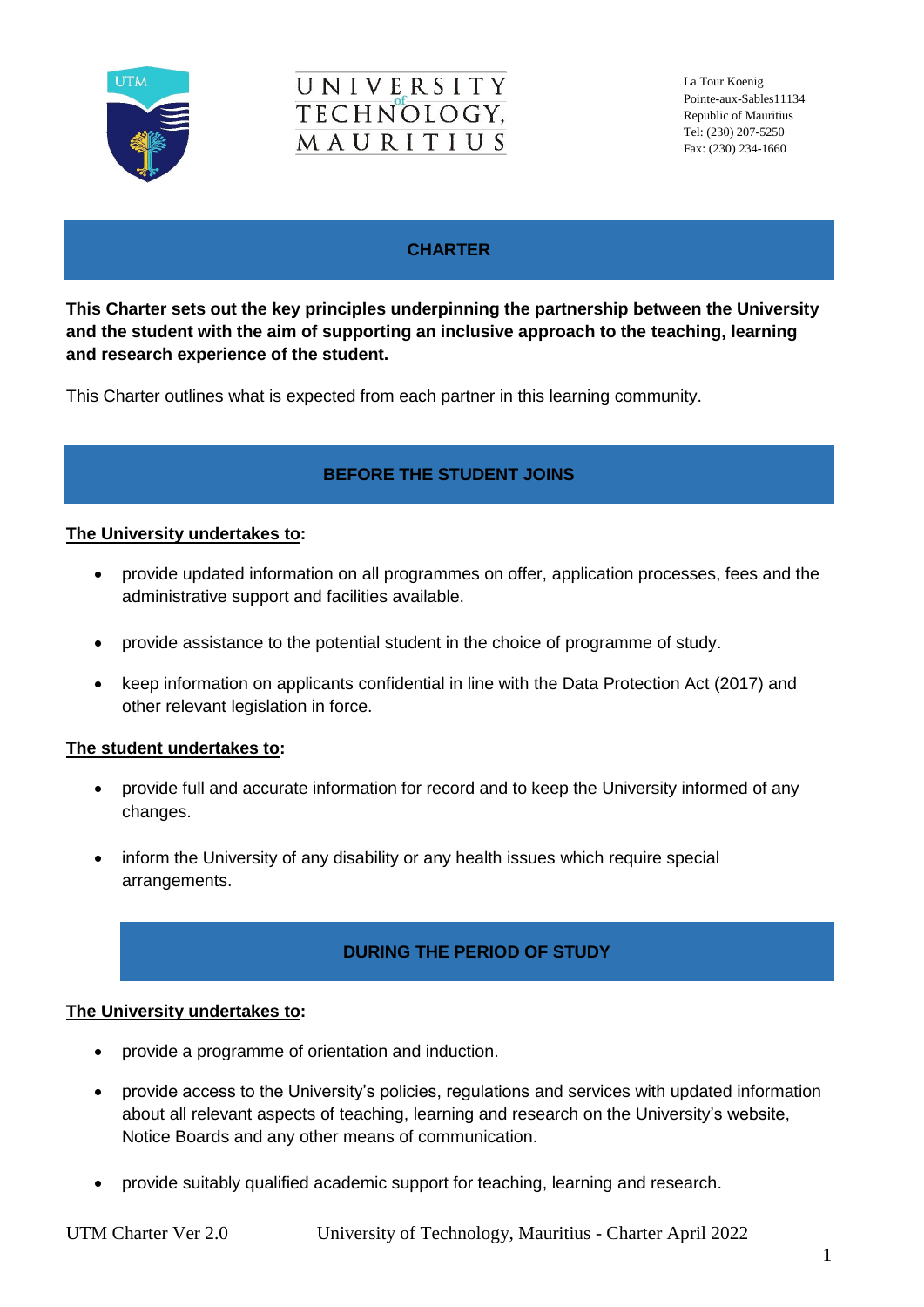

# UNIVERSITY TECHNOLOGY, MAURITIUS

La Tour Koenig Pointe-aux-Sables11134 Republic of Mauritius Tel: (230) 207-5250 Fax: (230) 234-1660

- *r a* • provide the necessary guidance, counselling, pastoral care services and resources to support student.
- provide a safe and conducive environment for teaching, learning, research and other university related activities.
- provide a range of assessment methods and ensure fair and transparent assessment procedures.
- provide feedback on the student performance.
- provide diverse styles of teaching and learning (online, face to face and blended).
- assist and facilitate work placement learning.
- *i s* • ensure students have opportunities to provide feedback on the quality of their programme of study and other support services.
- treat any complaints, appeals and disciplinary procedures timely, fairly and in confidentiality.
- ensure the welfare and safety of all students.
- ensure Equal Opportunity to all students (no discrimination on account of gender, age, sex, race, religion, language/linguistic heritage, colour, ethnic origin, nationality, disability, impairment, marital status or family status, sexual orientation, HIV status, pregnancy, or political opinion).

# **The student undertakes to:**

- participate in the induction and orientation sessions.
- attend all lectures/tutorials/practical sessions as scheduled.
- familiarize and comply with the University's policies, procedures, rules and regulations in force.
- comply with the University's Safety and Health regulations.
- adapt to the modes of teaching and learning (online, face to face and blended).
- pay the required fees by the published deadlines.